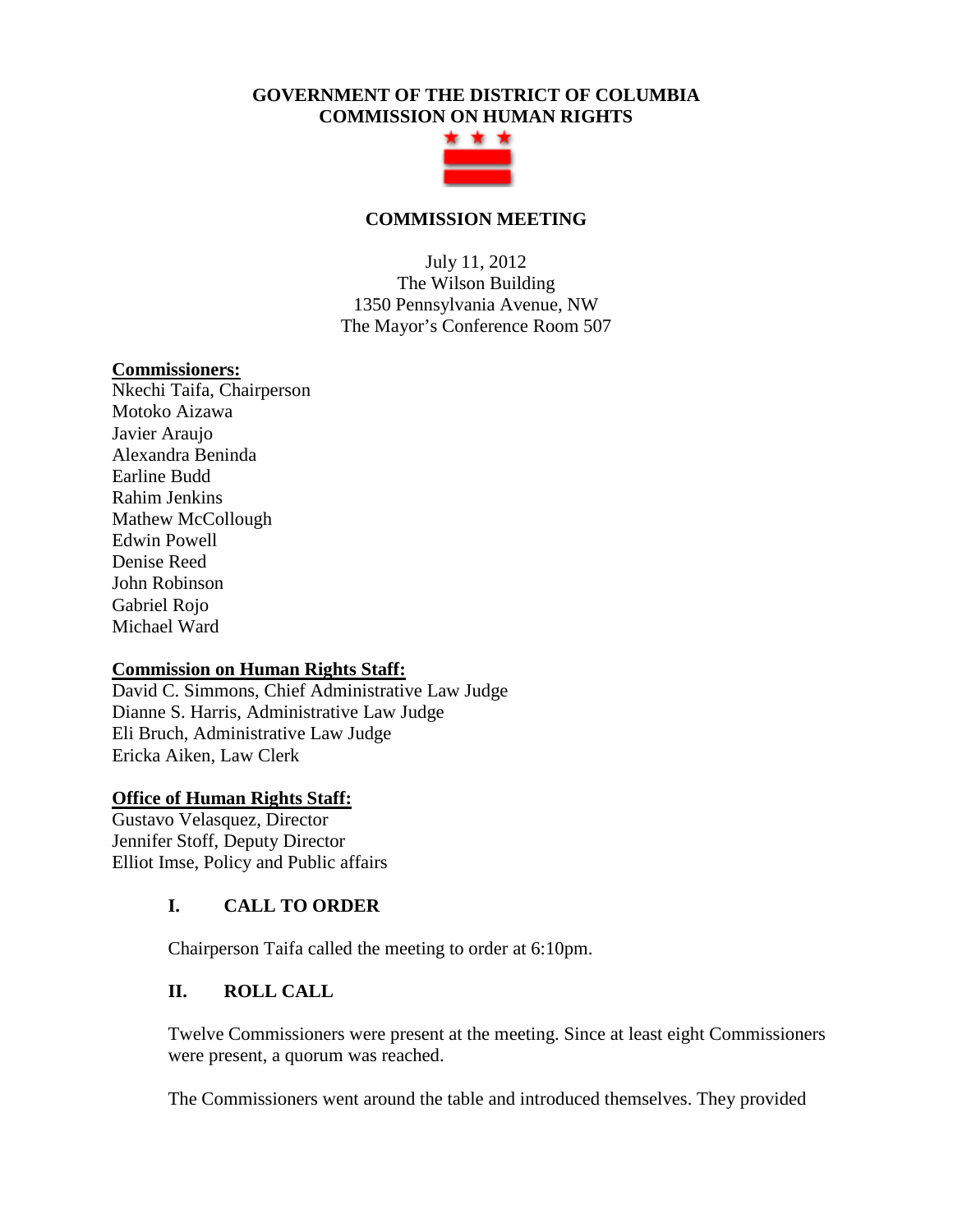information about their backgrounds and professional interests.

Chairperson Taifa will try to pair newly appointed Commissioners with a function of the Commission which interests them most.

Chief Judge Simmons introduced himself and the other members of the Commission staff.

### **III. WELCOME BY THE CHAIRPERSON**

Chairperson Taifa gave a brief overview of the Commission's central duties. They include: 1) adjudicating private sector discrimination complaints; 2) serving as independent hearing examiners for District government employee discrimination complaints; 3) providing an appeal process for Criminal Background Check ("CBX") cases; 4) adopting rules and regulations for the Commission; 5) implementing Commission policy, programs and initiatives; and 5) filling any special role as called upon by the Mayor, City Council, or Office Director.

Commission meetings are public and are held bimonthly at One Judiciary Square in Conference Room 1117. There are usually held on the second Wednesday at 6:30pm.

The Mayor appoints the Chairperson, but the Vice-Chairperson and Secretary positions are elected by the Commissioners. At the September Commission meeting, elections will be held to fill these two positions.

If a Commissioner wants to add an item to the agenda, they must notify the Chairperson seven days in advance. The seven day timeframe also applies to members of the community who wish to speak at meetings.

Commissioners and members of the public must be respectful at the all meetings.

### **IV. REPORT OF THE OFFICE OF HUMAN RIGHTS**

Director Velasquez gave the report on behalf of the Office.

Director Velasquez gave an overview of the Office, including the Office's mission, its investigation and mediation processes, its definition of "probable cause," and the significance of a probable cause determination for the Commission.

Thus far this fiscal year, total mediation benefits to date is approximately \$2.4 million dollars. Additionally, the Office gave 14 cases probable cause this year.

Director Velasquez told the Commissioners that in addition to reporting the Office's statistics, at future Commission meetings he will also apprise the Commissioners of proposed legislative changes to the DCHRA and community events involving human rights.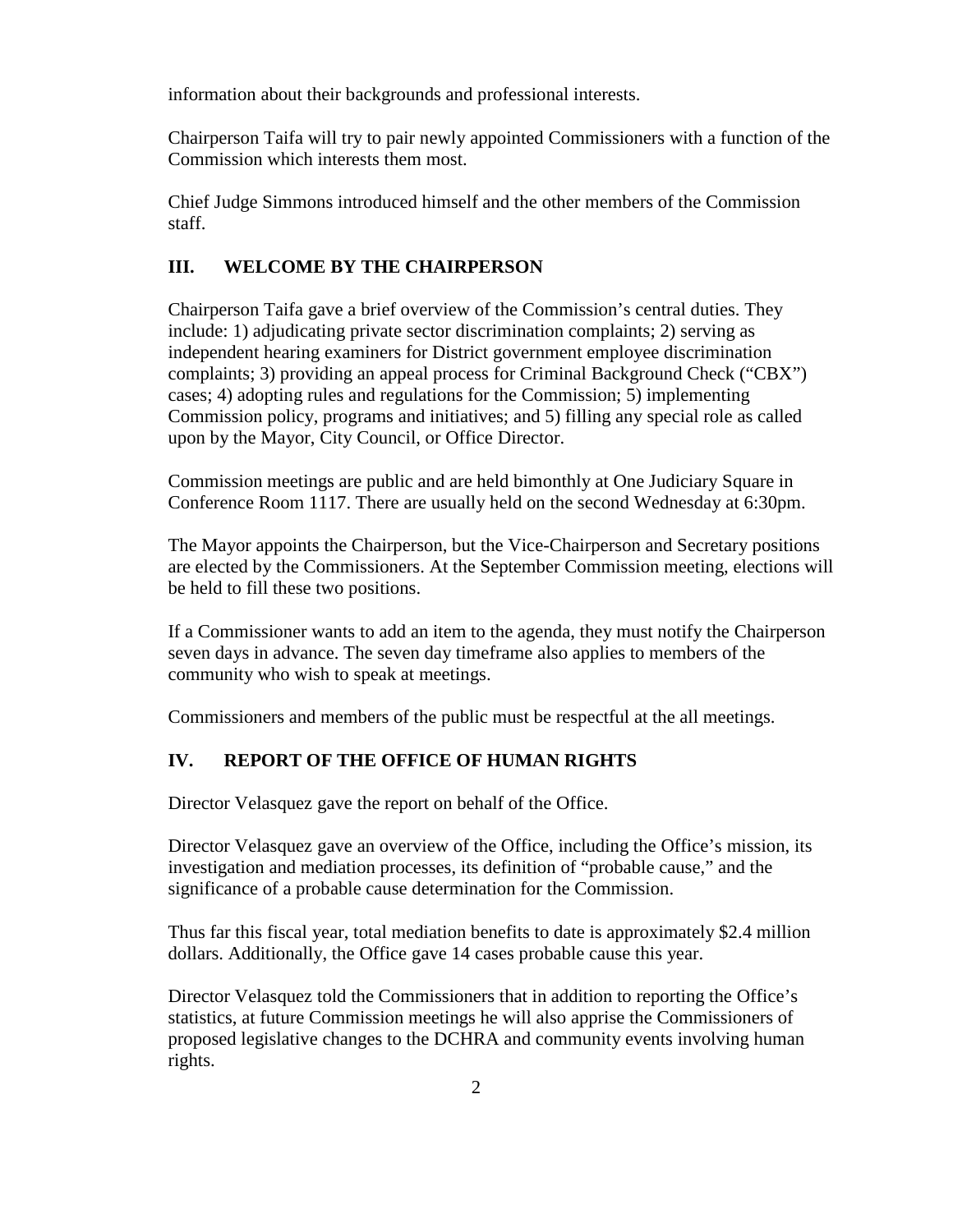# **V. REPORT OF THE COMMISSION ON HUMAN RIGHTS**

Chief Judge Simmons delivered the report of the Commission and presented an overview of its performance since the last Commission meeting.

Chief Judge Simmons discussed the Commission's primary duties and provided an overview of the DCHRA. The DCHRA prohibits discrimination based on 19 protected traits in the areas of employment, housing, education and public accommodation.

The Commission currently has a docket of 14 Commission cases, 5 Office cases and 4 CBX appeals. Additionally, the Commission has 3 cases involving attorney's fee petitions.

The Commission's fiscal year 2012 performance goals have been established. The end of the fiscal year is close and the Commission will likely meet or exceed all of its performance goals.

In the near future, a training and orientation session will be conducted for the Commissioners.

Chief Judge Simmons stated to the Commissioners the importance of attending bimonthly meetings and upholding ethical standards. Chief Judge Simmons also gave a summary of the adjudicatory roles of both Commissioners and Administrative Law Judges.

# **VI. OLD BUSINESS**

The Commission will hold this year's International Human Rights day event at the Kaiser Family Foundation Building on Monday, December 17. The event will include a presentation of the Neil Alexander Humanitarian Award, a commemoration for the 35<sup>th</sup> Anniversary of the DCHRA, and an exhibition for the winners of the Youth Human Rights Ambassador contest.

The Commission needs to explore how it will raise funds to pay for the event.

The Youth Human Rights Ambassador program is moving forward and the various subcommittees are working on their assigned areas.

## **VII. NEW BUSINESS**

Commissioners volunteered to serve on various Commission Committees and Tribunals.

The Committees assignments are:

Rules Committee Commissioners Aikawa, Powell & Ward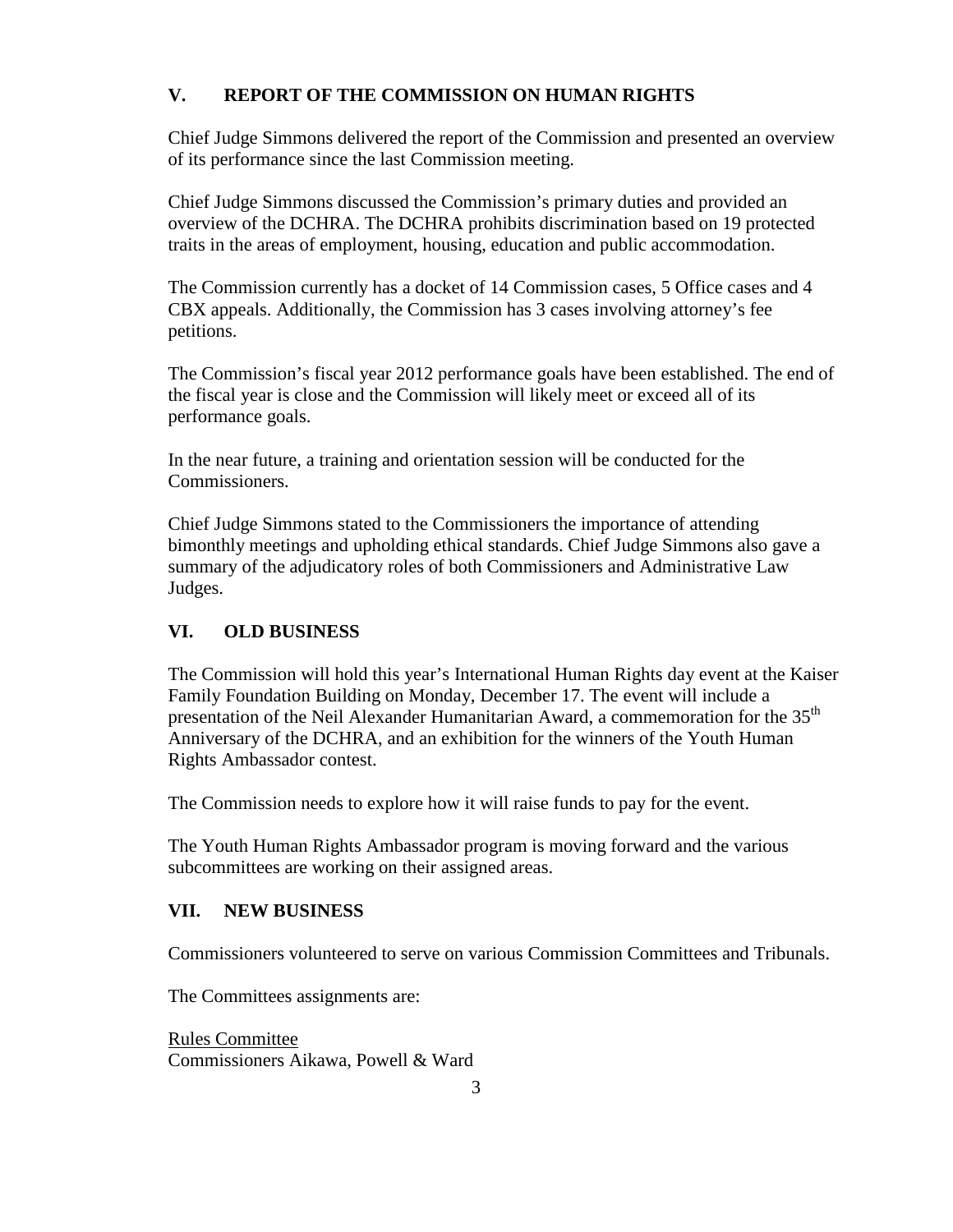Public Awareness Committee Commissioners Beninda, Reed & Taifa

Youth Human Rights Ambassador Committee Commissioner Jenkins

Finance/ Fundraising Committee Commissioner Budd

Additionally, several Commissioners were assigned to Commission Tribunals:

Criminal Background Check Tribunal Commissioners Jenkins, Reed, Taifa & Ward

Oliver-Patterson Tribunal Commissioners Araujo, Robinson & Taifa

Cox Tribunal Commissioners McCullough, Reed & Ward

Retta Tribunal Commissioners Aizawa, Jenkins & Taifa

#### **VIII. COMMUNITY COMMENTS**

Michael Sindram spoke about his concerns with the Office and state of human rights in the District.

Robert Warren, Director of People for Fairness Coalition Committed to Advocacy, Outreach & Peer Mentoring, spoke on the importance of affordable housing and enforcing housing discrimination laws in the District. See attached

#### **IX. ANNOUNCEMENTS**

No announcements were made.

### **X. ADJOURNMENT**

The meeting was adjourned at 7:28pm.